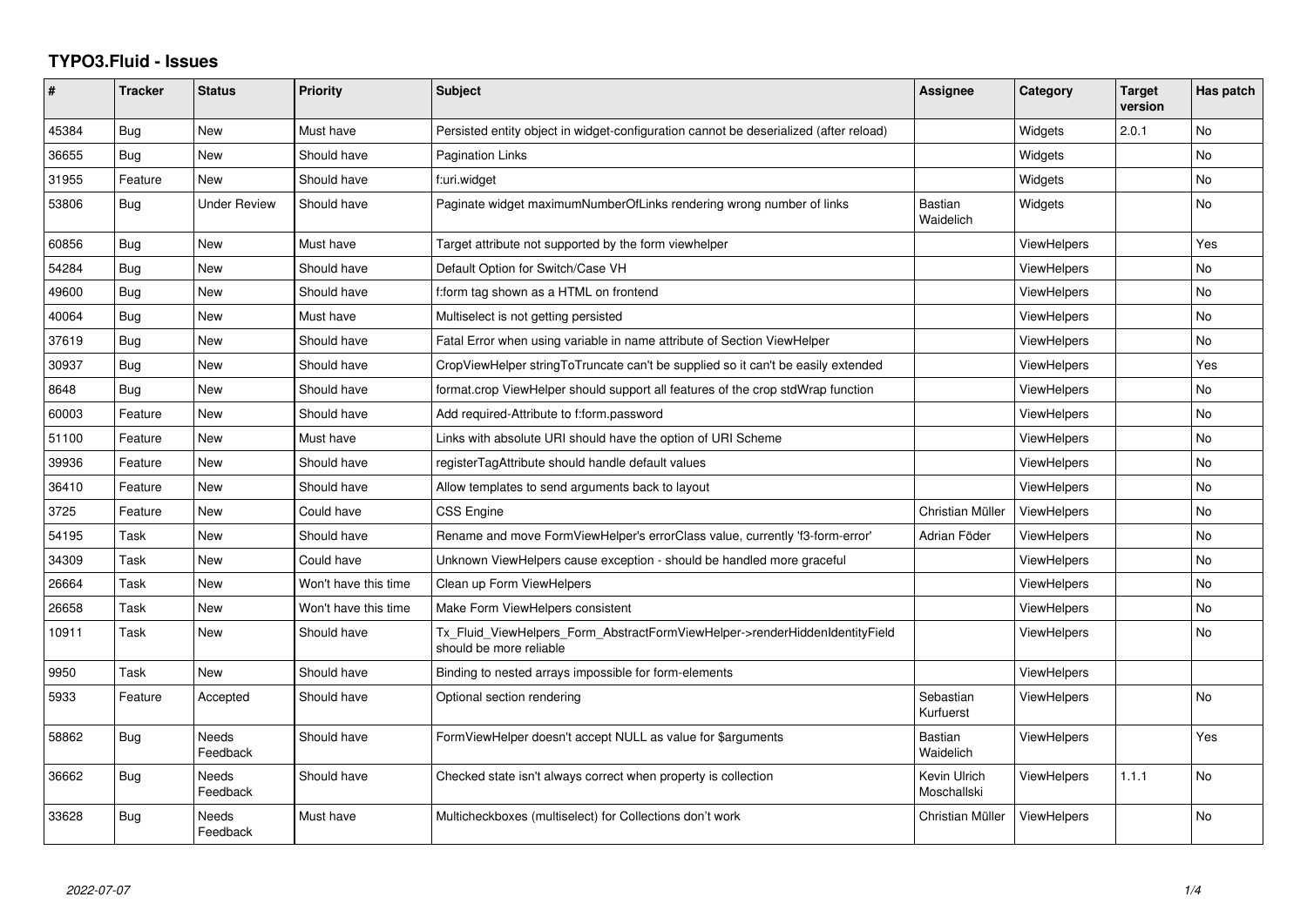| #     | <b>Tracker</b> | <b>Status</b>            | <b>Priority</b> | Subject                                                                                   | <b>Assignee</b>        | Category    | <b>Target</b><br>version | Has patch |
|-------|----------------|--------------------------|-----------------|-------------------------------------------------------------------------------------------|------------------------|-------------|--------------------------|-----------|
| 8491  | Task           | <b>Needs</b><br>Feedback | Should have     | link.action and uri.action differ in absolute argument                                    | Karsten<br>Dambekalns  | ViewHelpers |                          | <b>No</b> |
| 65424 | Bug            | <b>Under Review</b>      | Should have     | SelectViewHelper must respect option(Value Label)Field for arrays                         |                        | ViewHelpers |                          | No        |
| 59057 | Bug            | <b>Under Review</b>      | Must have       | Hidden empty value fields shoud be disabled when related field is disabled                | Bastian<br>Waidelich   | ViewHelpers |                          | No        |
| 44234 | Bug            | <b>Under Review</b>      | Should have     | selectViewHelper's sorting does not respect locale collation                              |                        | ViewHelpers | 2.1                      | <b>No</b> |
| 40998 | Bug            | <b>Under Review</b>      | Should have     | Missing parent request namespaces in form field name prefix                               | Sebastian<br>Kurfuerst | ViewHelpers | 1.1.1                    | No        |
| 34682 | Bug            | <b>Under Review</b>      | Should have     | Radio Button missing checked on validation error                                          |                        | ViewHelpers |                          | <b>No</b> |
| 43346 | Feature        | <b>Under Review</b>      | Should have     | Allow property mapping configuration via template                                         | Karsten<br>Dambekalns  | ViewHelpers | 2.1                      | No        |
| 38369 | <b>Bug</b>     | New                      | Must have       | Resource ViewHelpers should not fall back to request package                              |                        | View        |                          | No        |
| 60181 | Feature        | <b>New</b>               | Could have      | Caching mechanism for Fluid Views/Templates                                               |                        | View        |                          | <b>No</b> |
| 45394 | Task           | New                      | Should have     | Forwardport Unit test for standalone view                                                 |                        | View        |                          | No        |
| 43072 | Task           | New                      | Should have     | Remove TOKENS for adding templates fallback in Backporter                                 |                        | View        |                          | No        |
| 46289 | Bug            | Needs<br>Feedback        | Should have     | Enable Escaping Interceptor in XML request format                                         |                        | View        | 2.0.1                    | No        |
| 8989  | Feature        | Needs<br>Feedback        | Could have      | Search path for fluid template files                                                      |                        | View        |                          | <b>No</b> |
| 39990 | Bug            | New                      | Should have     | Same form twice in one template: hidden fields for empty values are only rendered<br>once |                        | Core        |                          | No        |
| 33551 | Bug            | New                      | Must have       | View helper values break out of a partial scope                                           | Sebastian<br>Kurfuerst | Core        |                          | No        |
| 27607 | Bug            | New                      | Must have       | Make Fluid comparisons work when first element is STRING, second is NULL.                 |                        | Core        |                          | No        |
| 12863 | Bug            | New                      | Should have     | Attributes of a viewhelper can't contain a '-'                                            | Sebastian<br>Kurfuerst | Core        |                          | No        |
| 3481  | Bug            | New                      | Should have     | Use ViewHelperVariableContainer in PostParseFacet                                         |                        | Core        |                          | <b>No</b> |
| 62346 | Feature        | New                      | Could have      | f:comment should have high precende                                                       |                        | Core        | 3.x                      | No        |
| 30555 | Feature        | New                      | Could have      | Make TagBuilder more extensible                                                           |                        | Core        |                          | No        |
| 10472 | Feature        | New                      | Could have      | Fluid Standalone distribution                                                             |                        | Core        |                          | No        |
| 7608  | Feature        | New                      | Could have      | Configurable shorthand/object accessor delimiters                                         |                        | Core        |                          | Yes       |
| 4704  | Feature        | New                      | Should have     | Improve parsing exception messages                                                        |                        | Core        |                          |           |
| 1907  | Feature        | New                      | Could have      | Default values for view helpers based on context                                          |                        | Core        |                          |           |
| 32035 | Task           | New                      | Should have     | Improve fluid error messages                                                              |                        | Core        |                          | Yes       |
| 33394 | Feature        | Needs<br>Feedback        | Should have     | Logical expression parser for BooleanNode                                                 | <b>Tobias Liebig</b>   | Core        |                          | No        |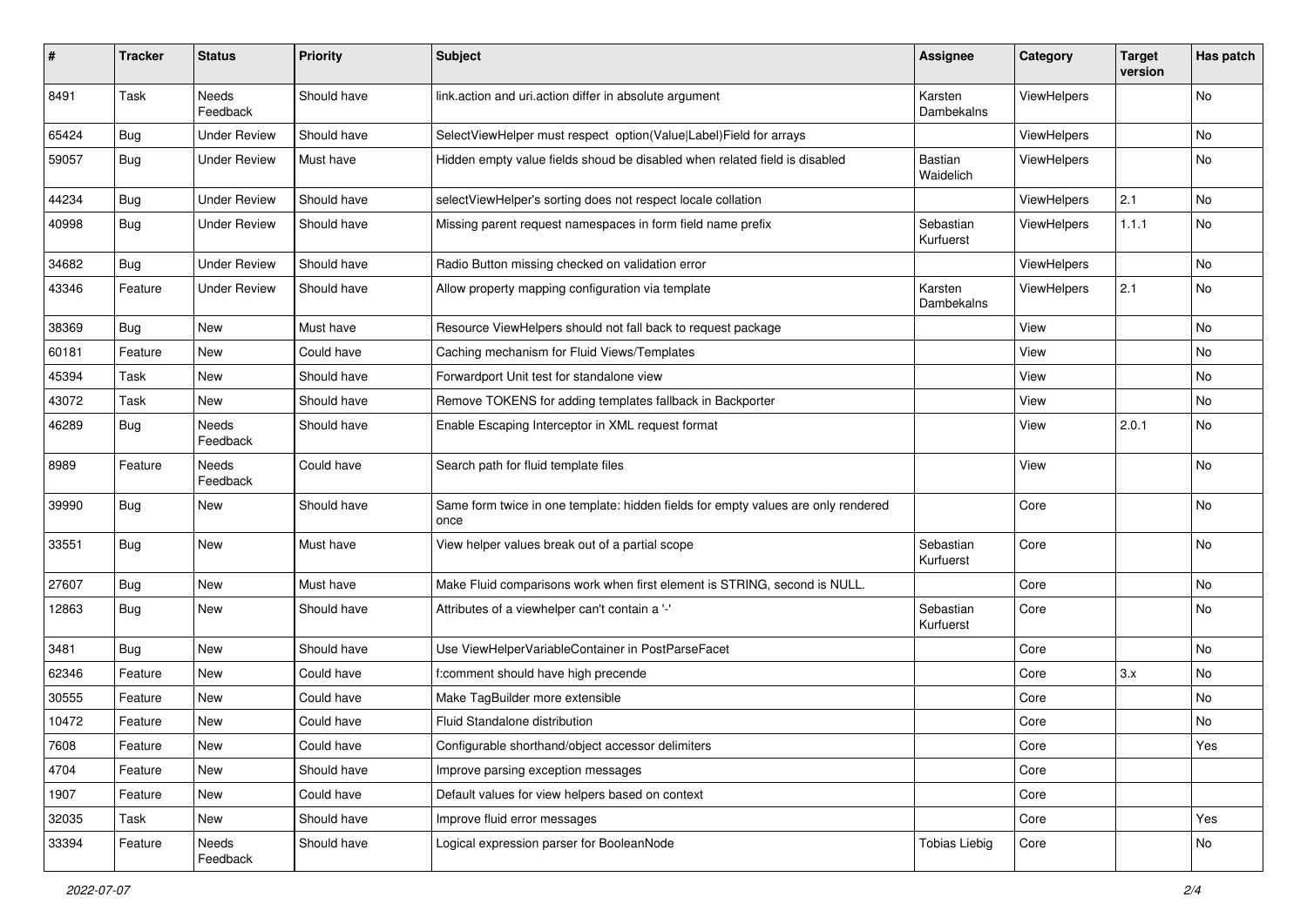| #     | <b>Tracker</b> | <b>Status</b>       | <b>Priority</b> | <b>Subject</b>                                                                                              | Assignee                     | Category | Target<br>version | Has patch |
|-------|----------------|---------------------|-----------------|-------------------------------------------------------------------------------------------------------------|------------------------------|----------|-------------------|-----------|
| 51239 | Bug            | <b>Under Review</b> | Must have       | AbstractViewHelper use incorrect method signature for "\$this->systemLogger->log()"                         | Adrian Föder                 | Core     |                   | Yes.      |
| 46257 | Feature        | <b>Under Review</b> | Should have     | Add escape sequence support for Fluid                                                                       |                              | Core     |                   | No        |
| 58983 | Bug            | <b>New</b>          | Should have     | format.date does not respect linebreaks and throws exception                                                |                              |          |                   | No        |
| 58921 | Bug            | New                 | Should have     | f:form.* VHs crash if NOT inside f:form but followed by f:form                                              |                              |          |                   | No        |
| 57885 | Bug            | <b>New</b>          | Must have       | Inputs are cleared from a second form if the first form produced a vallidation error                        |                              |          |                   | <b>No</b> |
| 52591 | Bug            | New                 | Should have     | The Pagination Widget broken for joined objects                                                             |                              |          |                   | No        |
| 52419 | <b>Bug</b>     | <b>New</b>          | Should have     | Wrong PHPDocs notation for default value inline f:translate viewhelper                                      |                              |          | 2.0               | <b>No</b> |
| 49038 | Bug            | <b>New</b>          | Must have       | form select does not select the first item if prependOptionValue is used                                    |                              |          |                   | <b>No</b> |
| 28554 | Bug            | New                 | Should have     | (v4) implement feature flag to disable caching                                                              |                              |          |                   | No        |
| 28553 | Bug            | <b>New</b>          | Should have     | improve XHProf test setup                                                                                   |                              |          |                   | <b>No</b> |
| 28552 | Bug            | New                 | Should have     | (v5) write ViewHelper test for compiled run; adjust functional test to do two passes<br>(uncached & cached) |                              |          |                   | No        |
| 28550 | Bug            | New                 | Should have     | (v4) make widgets cacheable, i.e. not implement childnodeaccess interface                                   |                              |          |                   | No        |
| 28549 | Bug            | <b>New</b>          | Should have     | make widgets cacheable, i.e. not implement childnodeaccess interface                                        |                              |          |                   | <b>No</b> |
| 13045 | Bug            | <b>New</b>          | Should have     | Entity decode of strings are different between if-conditions and output of variable                         |                              |          |                   |           |
| 60271 | Feature        | <b>New</b>          | Should have     | Paginate viewhelper, should also support arrays                                                             |                              |          |                   | <b>No</b> |
| 51277 | Feature        | New                 | Should have     | ViewHelper context should be aware of actual file occurrence                                                |                              |          |                   | <b>No</b> |
| 48355 | Feature        | <b>New</b>          | Could have      | Assign output of viewhelper to template variable for further processing.                                    |                              |          |                   |           |
| 46545 | Feature        | New                 | Should have     | Better support for arrays in options of SelectViewHelper                                                    |                              |          |                   | <b>No</b> |
| 45153 | Feature        | New                 | Should have     | f:be.menus.actionMenuItem - Detection of the current select option is insufficient                          |                              |          |                   | No        |
| 42397 | Feature        | New                 | Should have     | Missing viewhelper for general links                                                                        |                              |          |                   | No        |
| 40081 | Feature        | New                 | Should have     | Allow assigned variables as keys in arrays                                                                  |                              |          |                   | No        |
| 38130 | Feature        | New                 | Should have     | Checkboxes and multiple select fields should have an assignable default value                               |                              |          |                   | No        |
| 37095 | Feature        | New                 | Should have     | It should be possible to set a different template on a Fluid TemplateView inside an<br>action               | Christopher<br><b>Hlubek</b> |          |                   | No        |
| 36559 | Feature        | New                 | Could have      | New widget progress bar                                                                                     |                              |          |                   | Yes       |
| 33215 | Feature        | New                 | Should have     | RFC: Dynamic values in ObjectAccess paths                                                                   |                              |          |                   | No        |
| 9514  | Feature        | New                 | Should have     | Support explicit Array Arguments for ViewHelpers                                                            |                              |          |                   |           |
| 56237 | Task           | New                 | Should have     | in-line (Condition) View Helpers should not evaluate on parsing                                             |                              |          |                   | No        |
| 47669 | Task           | New                 | Should have     | FormViewHelper does not define the default request method                                                   |                              |          |                   | No        |
| 43071 | Task           | New                 | Should have     | Remove TOKENS for adding fallback teplates in B                                                             |                              |          |                   | No        |
| 42743 | Task           | <b>New</b>          | Should have     | Remove inline style for hidden form fields                                                                  |                              |          |                   | <b>No</b> |